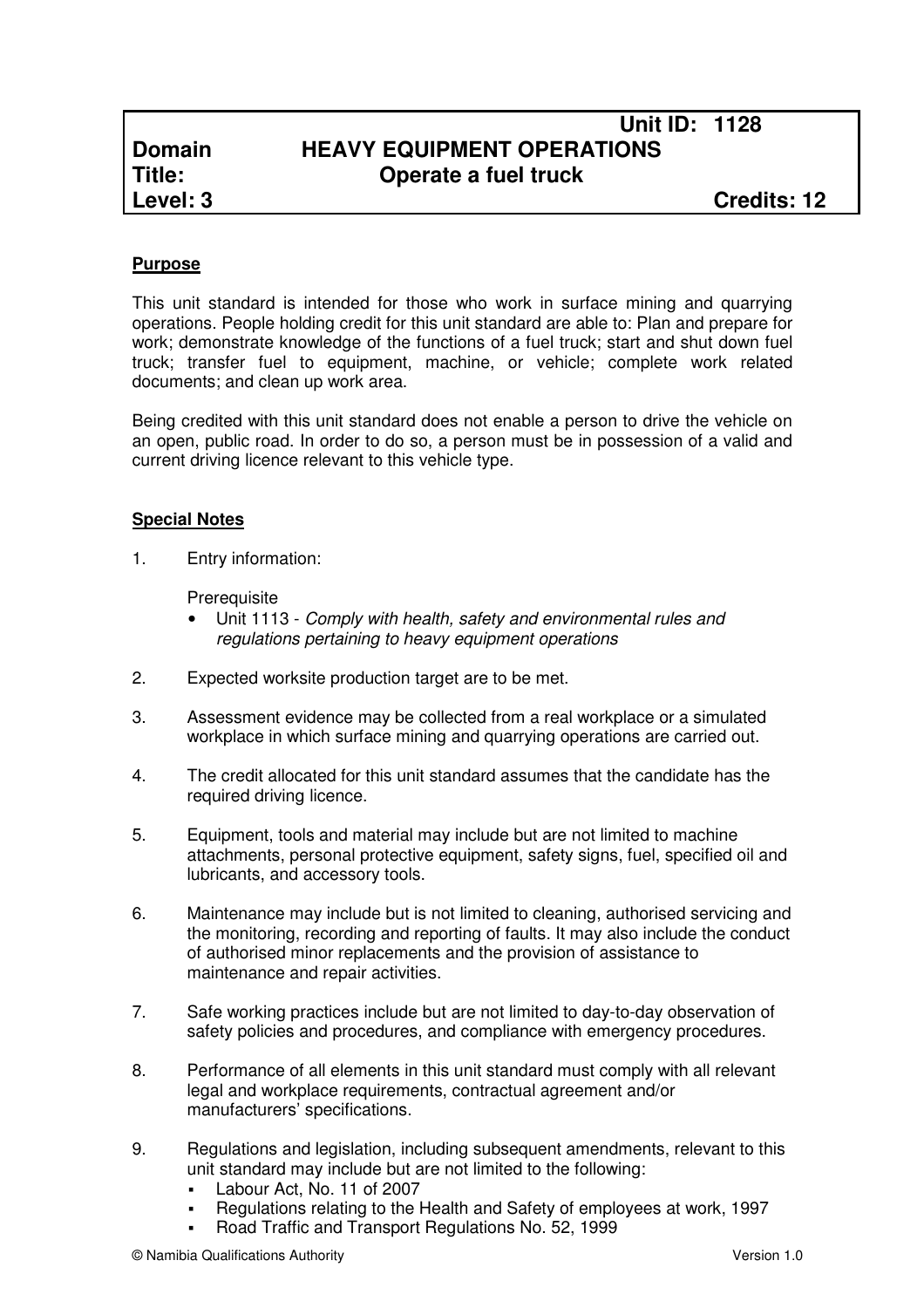Government Notice No 53 Road Traffic and Transport Regulations and industry specific regulations, legislations, code of practice, or code of conduct.

## **Quality Assurance Requirements**

This unit standard and others within this subfield may be awarded by institutions which meet the accreditation requirements set by the Namibia Qualifications Authority and the Namibia Training Authority and which comply with the national assessment and moderation requirements. Details of specific accreditation requirements and the national assessment arrangements are available from the Namibia Qualifications Authority and the Namibia Training Authority on www.nta.com.na.

# **Elements and Performance Criteria**

# **Element 1: Plan and prepare for work**

## **Range**

Workplace hazards may include but are not limited to smoking and open flames, and inadequate ventilation in the refuelling area.

# **Performance Criteria**

- 1.1 Work instructions, including plans, specifications, quality requirements and operational details are obtained, explained, clarified and applied to the allocated task.
- 1.2 Safety requirements including personal protective clothing and equipment are obtained from the site safety plan, workplace policies and procedures, and applied to the allocated task.
- 1.3 On- and off-site traffic control requirements are obtained and implemented in line with workplace requirements.
- 1.4 Plant, tools, fuel, lubricants, equipment, fire extinguisher, attachments and accessories selected to carry out tasks are checked for consistency with the requirements of the job, their usability and any faults rectified or reported prior to commencement of work.
- 1.5 Workplace hazards and/or potential hazards are identified and removed or guarded.
- 1.6 Environmental protection requirements are identified from the project environmental management plan and applied to the allocated task.

## **Element 2: Demonstrate knowledge of the functions of a fuel truck**

## **Performance Criteria**

- 2.1 The main functions of fuel trucks are explained in terms of surface mining and quarrying processes.
- 2.2 The operation of all major components is explained in terms of their functions.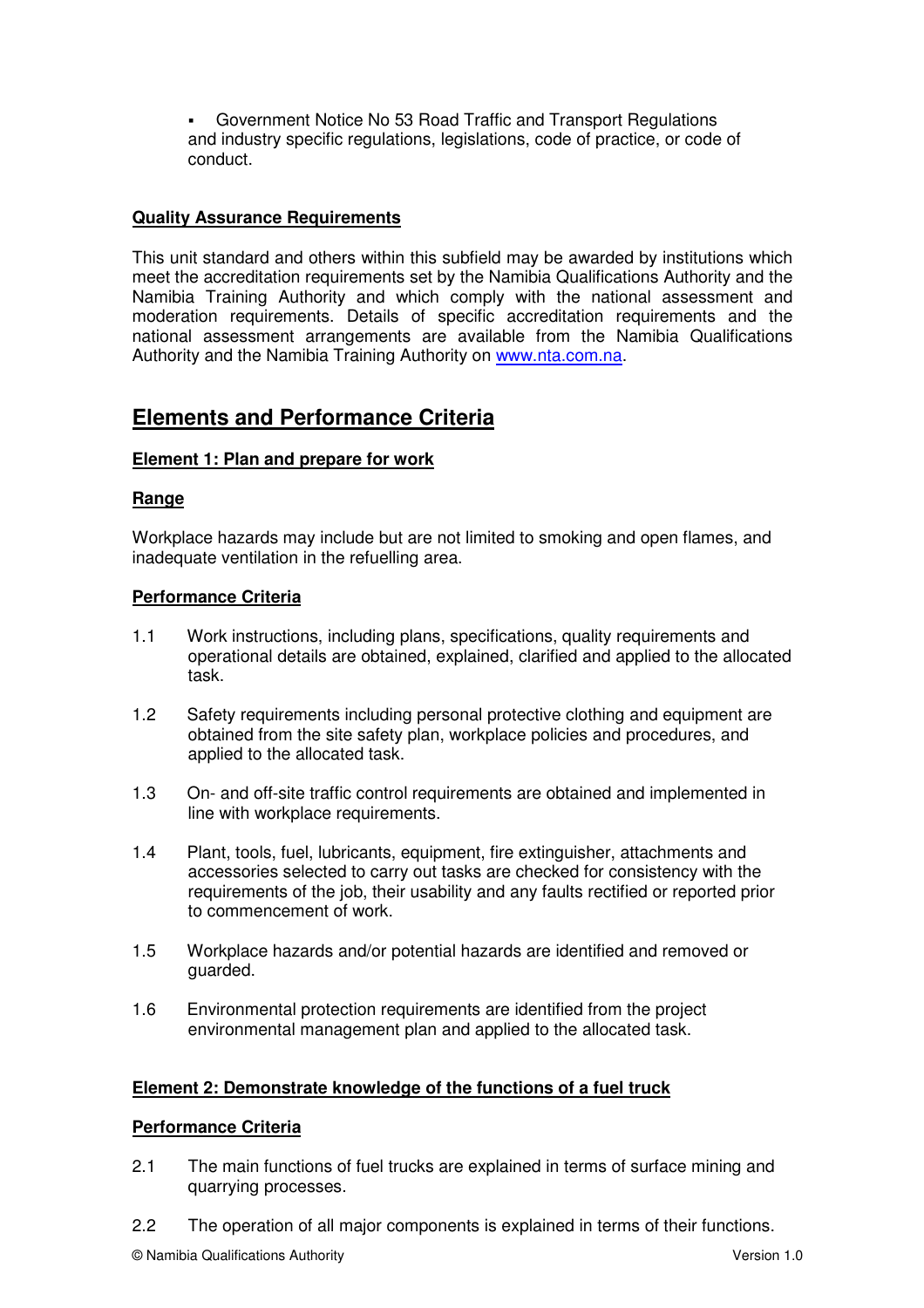- 2.3 Safety features and warning devices on the fuel truck are identified, and their purposes explained in accordance with manufacturers' specifications.
- 2.4 The maximum operating capacities and efficiencies are explained in terms of the specific fuel truck capabilities in accordance with manufacturers' specifications.
- 2.5 Warnings from fuel and lube truck indicators and gauges are explained according to manufacturers' specifications.
- 2.6 Corrective actions are described or demonstrated in terms of responses to warnings received.

## **Element 3: Start and shut down fuel truck**

### **Performance Criteria**

- 3.1 Pre-operational checks are carried out according to appropriate checklist and workplace procedures.
- 3.2 Daily and weekly operator maintenance is performed according to appropriate checklist and workplace procedures.
- 3.3 Start-up and shutdown procedures are followed according to manufacturer's specifications.
- 3.4 Operating hours are recorded, if required, in accordance with workplace requirements.
- 3.5 Fuel truck maintenance and faults are reported in accordance with workplace requirements.

#### **Element 4: Transfer fuel to equipment, machine, or vehicle**

#### **Range**

Hazards may include but are not limited to smoking and open flames, and inadequate ventilation in the refuelling area.

#### **Performance Criteria**

- 4.1 Work instructions are obtained and confirmed in line with workplace procedures.
- 4.2 Hazards, specific to the operation of fuel trucks and the transfer of fuel to equipment, machine, or vehicle are identified and removed or guarded.
- 4.3 Hoses between fuel truck and equipment, machine, or vehicle are connected in accordance with manufacturers requirements.
- 4.4 Fuel transfer is done safely and effectively without spillage or damage to the environment according to instructions, set standards and manufacturers' specifications.